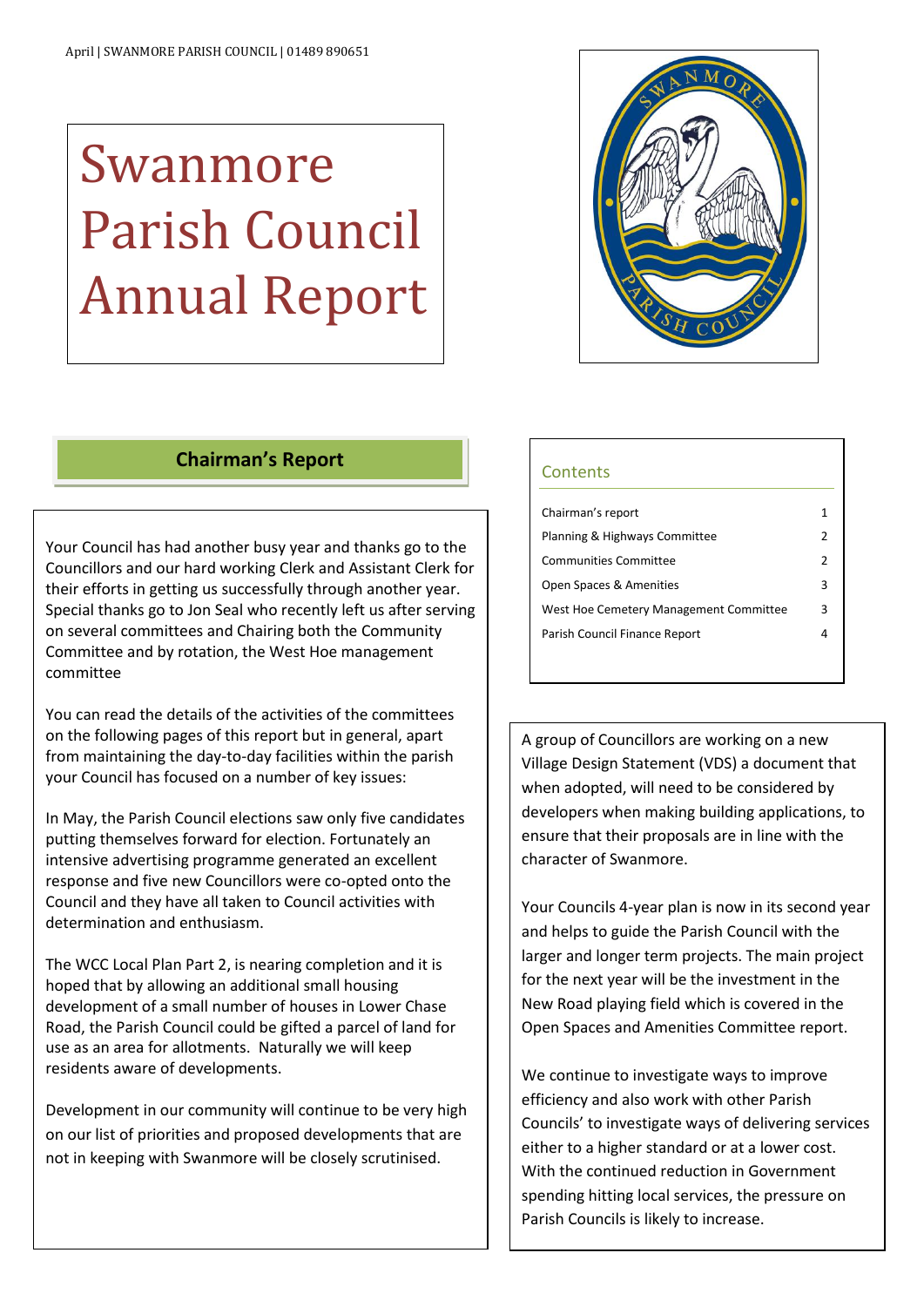### **P&H**

 This has been another busy year for planning applications and the Planning and Highways (P&H) committee is happy to by the committee over 90% of the time. That said, the remaining 10% seem to be the most controversial and members of planning committee meetings and presented our objections and we have been proactive in our dialogue with planning report that the decisions made by Winchester City Council and the South Downs National Park accord with those proposed the committee have been lobbying to change the decision on the parish's behalf whenever possible. We have attended officers, starting at an earlier stage of the planning application process. Although we are only able to provide our opinions on planning applications, the committee has tried hard to get the best outcome for the village this year.

Ì on 'through roads' around the village. Monitoring the amount of traffic, the speed travelled and the amount of cars using Other work carried out has been to give the village a voice when decisions are made by Highways with regard to planning applications and the suitability of the roads that would support it. Previously, the P&H committee has had no evidence to oppose decisions made by Winchester concerning the proposed development sites entrance/exits. To give us the evidence we need to make the appropriate challenges, the P&H committee have instructed a company to carry out speed surveys the roads in any 24 hour period should provide us with sufficient evidence to make pragmatic challenges.

 We have also started discussions with other authorities to ensure that levies received from developments in Swanmore are spent in Swanmore, this is ongoing but we are determined to carry on the work and try and get the best outcomes for<br>example in the work and the work of the work of the work and the work and try and get the best outcome the village through investment in infrastructure and facilities.

 Some of our more visible work has been to erect the new bus shelter outside the school and the new village entrance sign on New Road, more signs are to come. We hope to be able soon to announce the provision of allotments within the village subject to the final agreement contained in the Winchester City District Local Plan.

# **Communities Committee**

This year's Community Committee activities have included:

• Work on a new website which we hope will be live very soon and will also be linked to a new Facebook page for the Parish Council and twitter feed.

• The village Christmas tree outside the primary school, which brought a festive touch to the centre of Swanmore last year. For this December we are already planning a "turning the lights on ceremony" which will be combined with a reception to celebrate the work of the village's many volunteer groups.

• IT lessons have been re-started – and our thanks to Mrs Rankine for acting as tutor.

- As today's speaker will discuss, there are plans to install defibrillators in the village a site survey is underway and locations may possibly include the old BT kiosk in the village centre.
- We now have a "emergency plan" for the village with thanks to all those who have offered to support this. The Parish Office has more information if you are interested in learning more.
- Preparing information packs about Swanmore to welcome the new residents in the Linden Homes development.
- There are also plans to add flower beds to our new village signs (the first has been installed in New Road). Many thanks to John Ponsford for instigating this scheme. If you would like to help with planting and maintenance of the new flowerbeds please speak to John or contact him via the Parish Council Office.
- The appointment of an Accredited Community Support Officer, in co-operation with Bishop's Waltham, has taken longer than expected but the post has now been advertised and we hope an appointment will be made soon.

• The Community Committee has also taken on responsibility for flag flying and in future will be able to use the flag pole by the war memorial on a more regular basis – our thanks to St Barnabas PCC for permitting this.

• Work has started on information boards for the village centre providing a map and highlighting some of our historic features for visitors – and residents.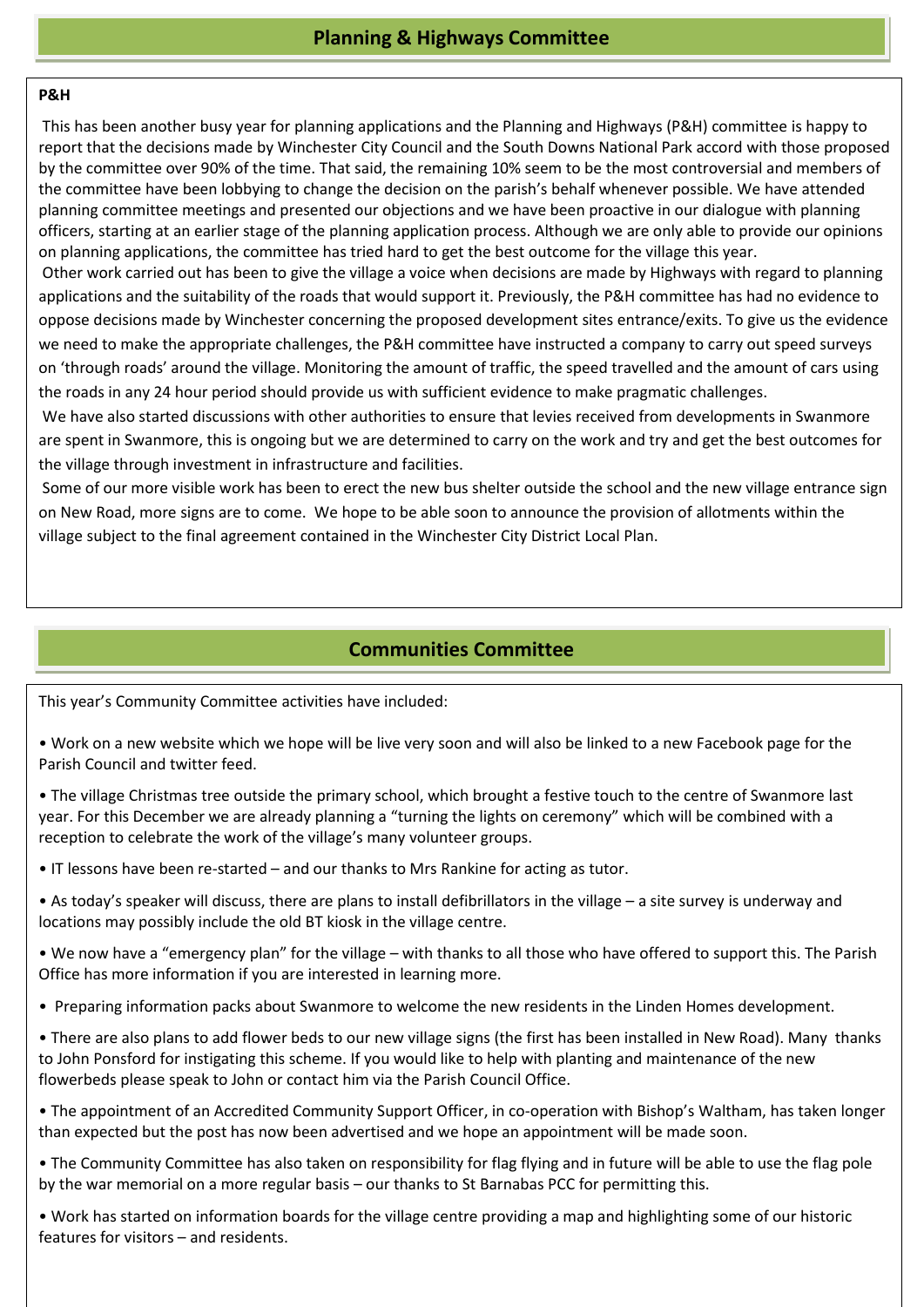## **Open Spaces & Amenities Committee**

The main focus for the OS&A committee this year has been the proposed improvements to the New Road playing fields. The existing skate park is approaching the end of its life, and there is a demand for toilet facilities and a larger car park (which would also help traffic on New Road during school drop-off/pick-up times). A New Road working party was established early in the year and we are now approaching the point at which we will be inviting bids from potential contractors. It is hoped that at least some of the work will be commenced during the coming financial year, subject to final approval and the availability of funding.

In addition to this, routine maintenance and minor improvements have continued as usual across the council's open spaces. Swanmore Conservation Group continue to provide a valuable service to the council and the village and we're very grateful for all that they do. It's frustrating that the council continues to have to spend significant amounts on repairing vandalism to play equipment and other assets. The OS&A committee is also responsible for the day-to-day running of Broad Lane Recreation Ground, which the Parish Council holds as Trustee. During the past year we've been examining the option for the play trail, which is showing its age, and we're hoping to have a new play trail fitted within the next few months (at time of writing). We're also branching out into advertising the Broad Lane Pavilion for hire – it's currently only used for football and cricket teams but it would be a good venue for small birthday parties and other social gatherings.

## **West Hoe Cemetery Management Committee**

The new West Hoe Committee have been faced with some significant challenges over the last 9 months including change of Clerk and unbudgeted expenses, the latter largely as a result of the heavy rainfall we have experienced for many months now. With the support of Bishops Waltham and Swanmore Parish Councils we have managed to ensure that the cemetery continues to be well run and remains an excellent, safe, peaceful and tidy environment to visit and a suitably calm place of rest for our loved ones.

To ensure that we will be able to continue to meet the needs of our parishioners going forward we completed a Strategic Review of West Hoe which has enabled us to plan for significant works over the next few years to maintain the environment which was originally envisaged . In parallel we commissioned reviews of the site by arboriculturalists as over time shrubs and trees have become entwined and interloper trees have self seeded amongst the originally planted trees. To continue to deliver the service demanded by parishioners, undertakers and councillors we have also reviewed our service delivery capability.

So what does this mean in real terms?

- We have completely re-tarmaced the car park and extended the tarmac surface to the entrance and beyond the lych gate. This was a significant cost and was unplanned. We examined the whole site and realised that there were some features which needed attention for health and safety reasons and the car park with its deteriorating surface was major amongst these.
- beech hedge and several suitable trees We removed the conifer hedge, which was agreed by an earlier committee, and now plan to replace it with a
- **•** Our contractors have worked with consultants to identify which shrubs and self seeded saplings need to be of such trees have been identified many of which have become entangled with the trees planted under the removed and work started on this job at the end of last year and will continue into spring. A significant number original site design plan.
- **•** We have also commissioned a local student to create some eye-catching new entrance signs and hope to install Prese at the entrance to the cemetery shortly these at the entrance to the cemetery shortly
- Meantime our normal maintenance work has carried on and work has been commissioned to repair various headstones and memorials which are in need of urgent repair. Due to heavy rainfall three times the normal number of graves have needed to be topped up and re-turfed by our contractor.
- all the state of graves have neceded to be topped up and re-tarred by our contractor.<br>• Back in the office we are embarking on the computerisation of the cemetery accounts system and purchasing a Buch in the smack we are embarining on the compatementent of the cemetery accounts system and paronesing a suitable bespoke software package for cemetery management. We believe these two investments will provide quick payback in terms of service to our 'customers'.
- We are very grateful to Yvonne who has undertaken the locum Clerk role at Swanmore since September with **The Example 2014 Example 2014 Example 2014 Example 2014 Example 2014 Example 2014 Example 2014**